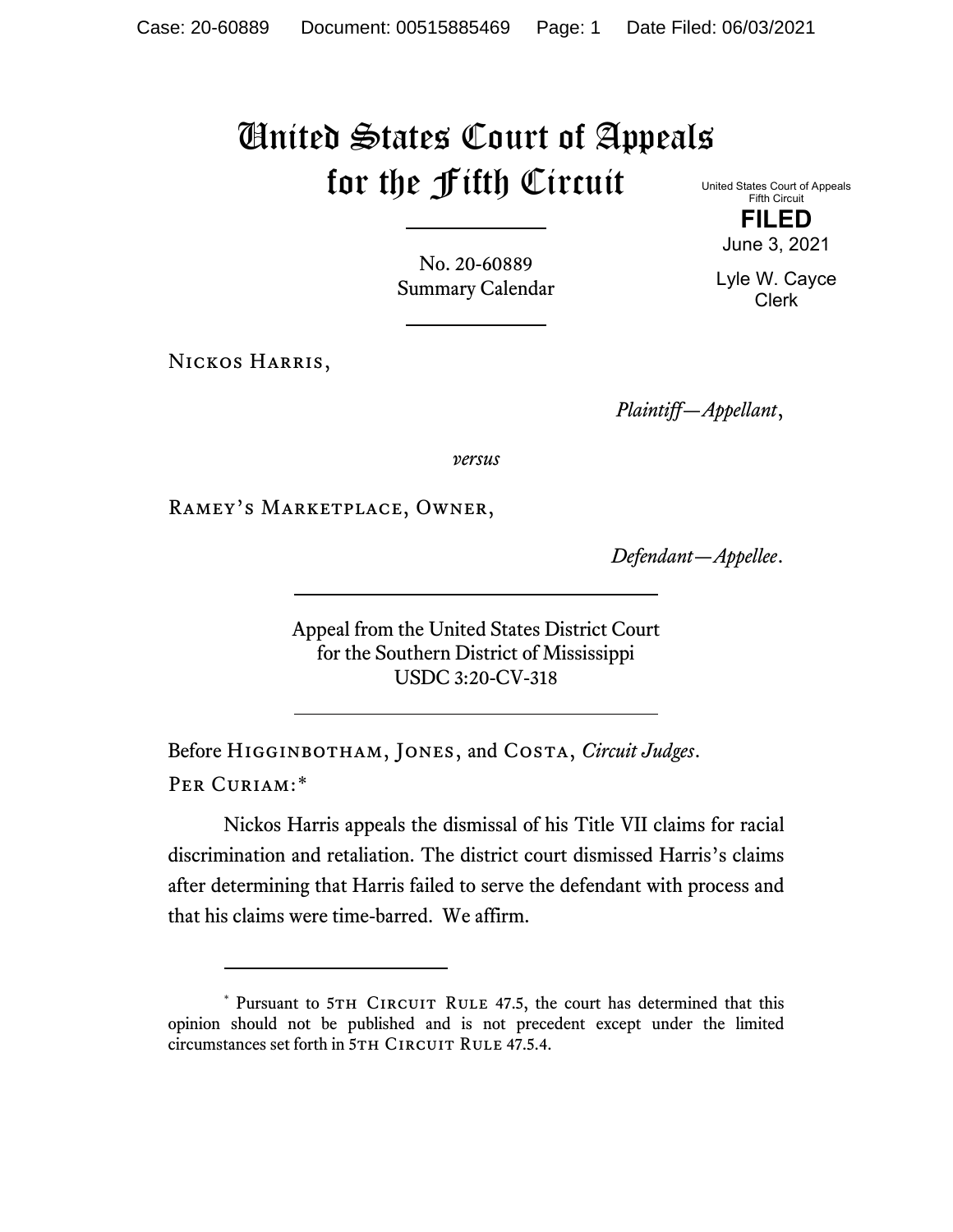## No. 20-60889

Harris was fired from his assistant manager position at Ramey's Marketplace in 2019. In January 2020, Harris filed a charge of discrimination with the Equal Employment Opportunity Commission, alleging that his termination was racially discriminatory. The EEOC issued Harris notice of his suit rights on January 31, 2020, which explained that he had ninety days to file suit. Harris filed his pro se complaint on May 4, 2020 in the Southern District of Mississippi, naming Ramey's and two managers as defendants. [1](#page-1-0) Defendants moved to dismiss, and the district court granted the individual defendants' motion because they were not Harris's "employers" within the meaning of Title VII. The district court then ordered Harris to show cause why his case against Ramey's should not be dismissed for failure to serve process under Federal Rule of Civil Procedure 4(m). Harris responded by filing a proof of service purportedly showing that he had served Ramey's through an individual named Thea Curtis on August 4, 2020. His accompanying brief did not discuss the delayed attempt at service of process and merely reargued the merits of his claims. Ramey's again moved to dismiss.

The district court assessed Harris's attempted service under Mississippi law in accordance with Federal Rule of Civil Procedure 4(e)(1). Mississippi law provides that a business entity, like Ramey's, can be served through "an officer, a managing or general agent, or to any other agent authorized by appointment or by law to receive service of process."[2](#page-1-1) The district court found that Curtis did not qualify to accept service on Ramey's behalf because Ramey's submitted uncontradicted evidence that Curtis was

<span id="page-1-1"></span><span id="page-1-0"></span><sup>&</sup>lt;sup>1</sup> Like the district court, we identify the defendant as Ramey's Marketplace for simplicity's sake. The defendant's legal name is "Double R Foods, LLC d/b/a Ramey's Marketplace."

 $2$  Miss. R. Civ. P. 4(d)(4).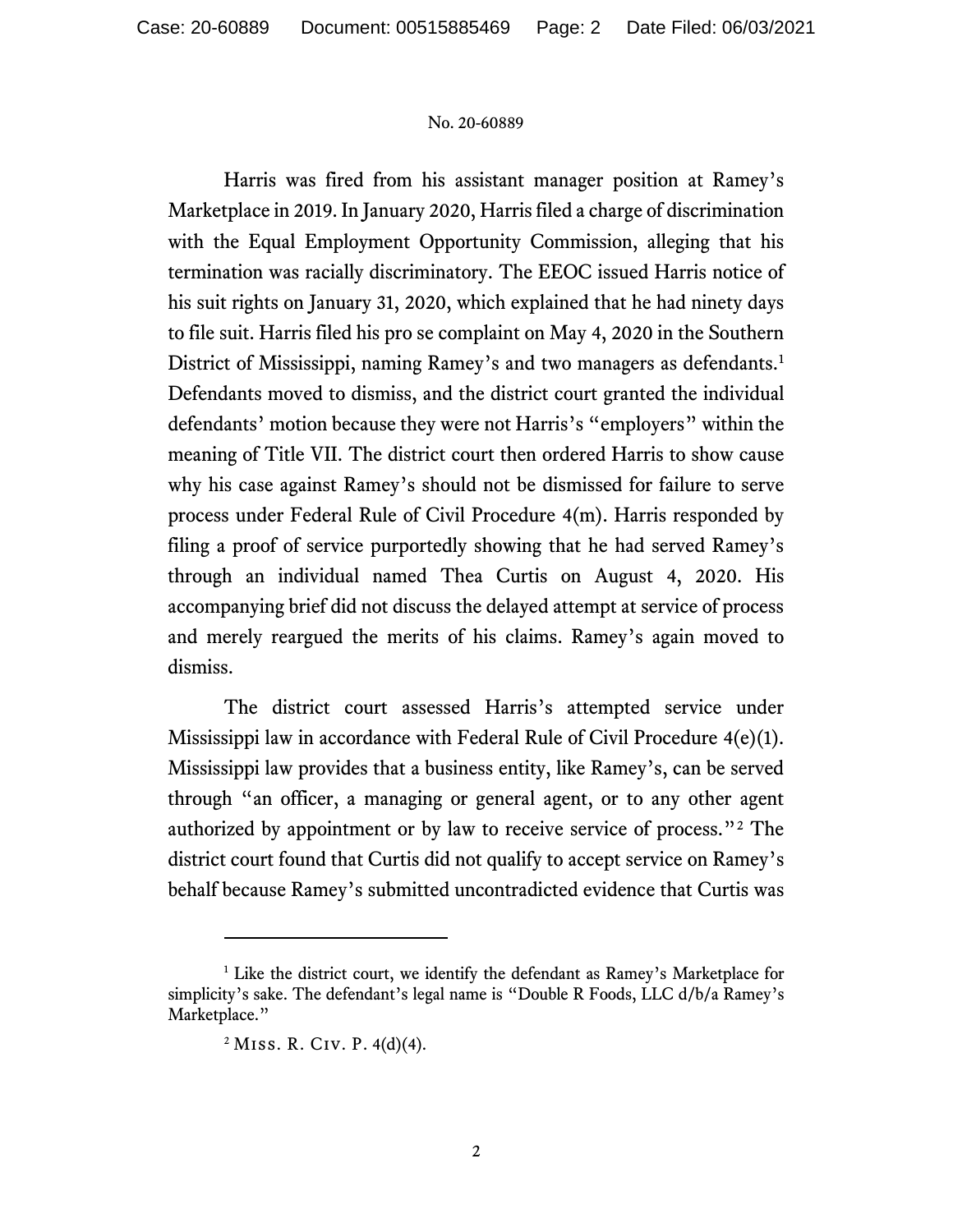## No. 20-60889

employed as a "scanning coordinator" at a separate entity. Thus, Harris had failed to serve Ramey's and had made no showing of good cause warranting an extension of the time for doing so.[3](#page-2-0) Although failure to serve typically results in dismissal without prejudice, here, the district court found that Harris's claims were time-barred, and so it dismissed his remaining claims with prejudice. Harris appealed.

A district court enjoys broad discretion to dismiss a case for failure to serve process, and we review only for abuse of that discretion.[4](#page-2-1) Because Ramey's contested Harris's service of process, the burden shifted to Harris to establish the validity of his attempt.<sup>[5](#page-2-2)</sup>

Here, Harris has merely repeated the allegations in his EEOC charge and his complaint. Neither Harris's brief to this Court nor his response to the district court's show-cause order addresses service of process. And his arguments to this Court do not engage the district court's stated reasons for dismissing his complaint. Harris does not indicate why he delayed in serving Ramey's until the day the show-cause order issued, though he mentions for the first time on appeal that he "was impacted by Covid-19 and had trouble receiving papers from Ramey's Marketplace."[6](#page-2-3)

 ${}^{3}$  FED R. Civ. P. 4(m).

<span id="page-2-2"></span><sup>5</sup> *Henderson*, 672 F. App'x at 384 (citing *Carimi v. Royal Carribean Cruise Line, Inc.*, 959 F.2d 1344, 1346 (5th Cir. 1992)).

<span id="page-2-3"></span><sup>6</sup> Even when read broadly, this sheds no light on why Harris was unable to effectively serve the defendant with process, a task which required no documents from Ramey's Marketplace. Further, the delays one might attribute to this are not among the reasons accepted by this Court for tolling the ninety-day filing window. *See Melgar v. T.B. Butler Publ'g Co., Inc.*, 931 F.3d 375, 380 (5th Cir. 2019) ("We have opined that equitable tolling can excuse an untimely filing in the following circumstances: (1) the pendency of a

<span id="page-2-1"></span><span id="page-2-0"></span><sup>4</sup> *Henderson v. Republic of Texas*, 672 F. App'x 383, 384 (5th Cir. 2016) (citing *George v. U.S. Dep't of Labor, Occupational Safety & Health Admin.*, 788 F.2d 1115, 1116 (5th Cir. 1986)).